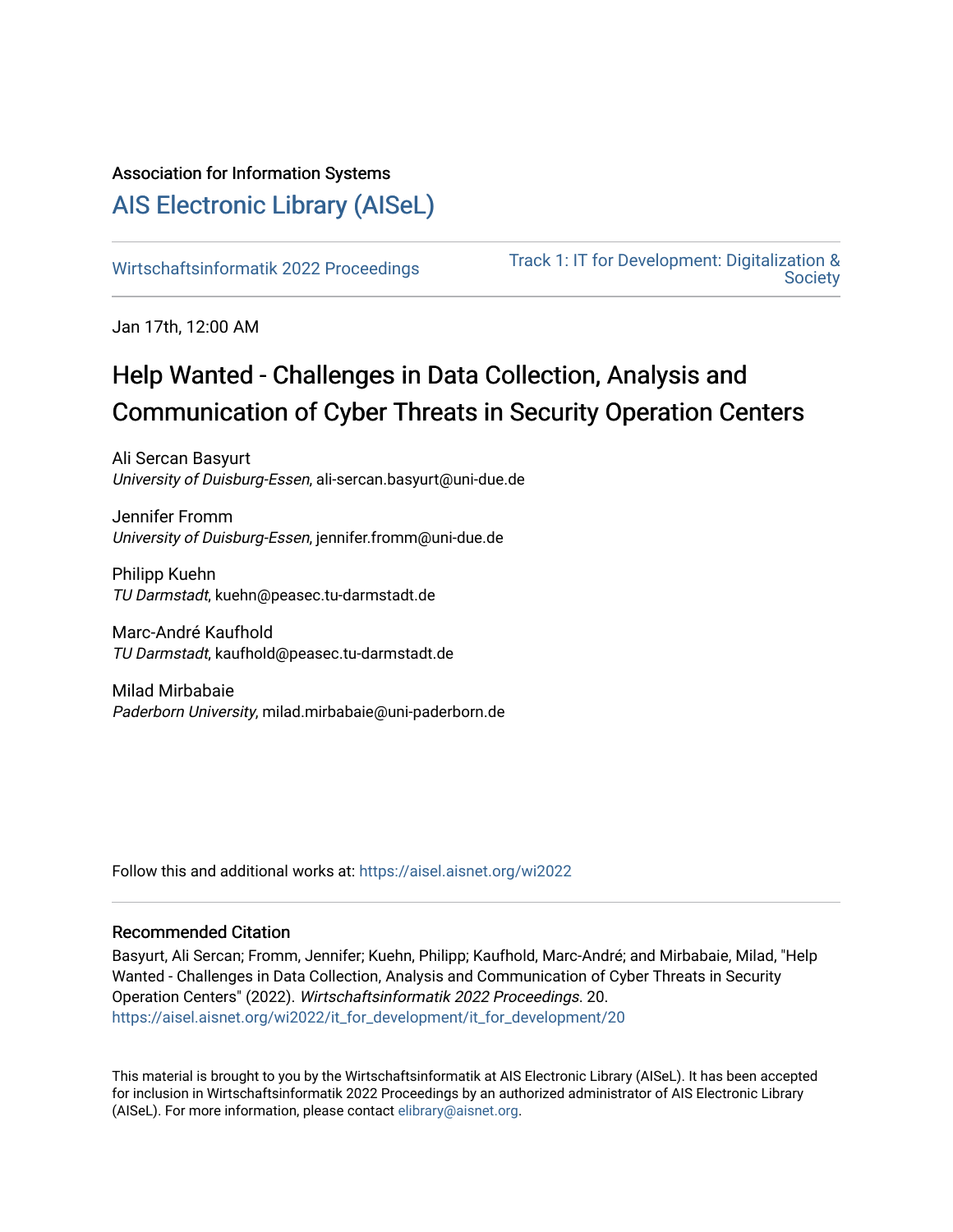# Help Wanted - Challenges in Data Collection, Analysis and Communication of Cyber Threats in Security Operation Centers

Ali Sercan Basyurt<sup>1</sup>, Jennifer Fromm<sup>1</sup>, Philipp Kuehn<sup>2</sup>, Marc-André Kaufhold<sup>2</sup>, and Milad Mirbabaie<sup>3</sup>

<sup>1</sup> University of Duisburg-Essen, Department of Computer Science and Applied Cognitive Science, Duisburg, Germany {basyurt,fromm}@uni-due.de <sup>2</sup> Technical University of Darmstadt, Department of Computer Science, Darmstadt, Germany {kaufhold,kuehn}@peasec.tu-darmstadt.de <sup>3</sup> Paderborn University, Department of Information Systems, Paderborn, Germany {milad.mirbabaie}@uni-paderborn.de

Abstract. Security Operation Centers are tasked with collecting and analyzing cyber threat data from multiple sources to communicate warning messages and solutions. These tasks are extensive and resource consuming, which makes supporting approaches valuable to experts. However, to implement such approaches, information about the challenges these experts face while performing these tasks is necessary. We therefore conducted semi-structured expert interviews to identify these challenges. By doing so, valuable insights into these challenges based on expert knowledge is acquired, which in return could be leveraged to develop automated approaches to support experts and address these challenges.

Keywords: Cyber security · Cyber threat communication · Security Operations Center · Data collection · Data analysis

## 1 Introduction

Through the increasing digitalization across all aspects of life the threat posed by cyberattacks is also increasing. The Federal Criminal Police Office in Germany (BKA) noted in their annually published Cybercrime Federal Situation Report 2020 that 108,474 cases of cybercrime were registered while only 32.6 % of these cases were solved. Compared to previous years, the number of criminal activities is constantly increasing at a higher rate than cases being solved which highlights the severity of this type of crisis [1]. Thus, Security Operation Centers (SOCs) have been established "as an organizational unit operating at the heart of all security operations" with the objective to "detect, analyze, and respond to cybersecurity threats and incidents employing people, processes, and technology"[2]. Depending on their overall scope, SOCs offer both preventive, reactive and security quality services for specified stakeholders such as authorities, citizens, or enterprises [3].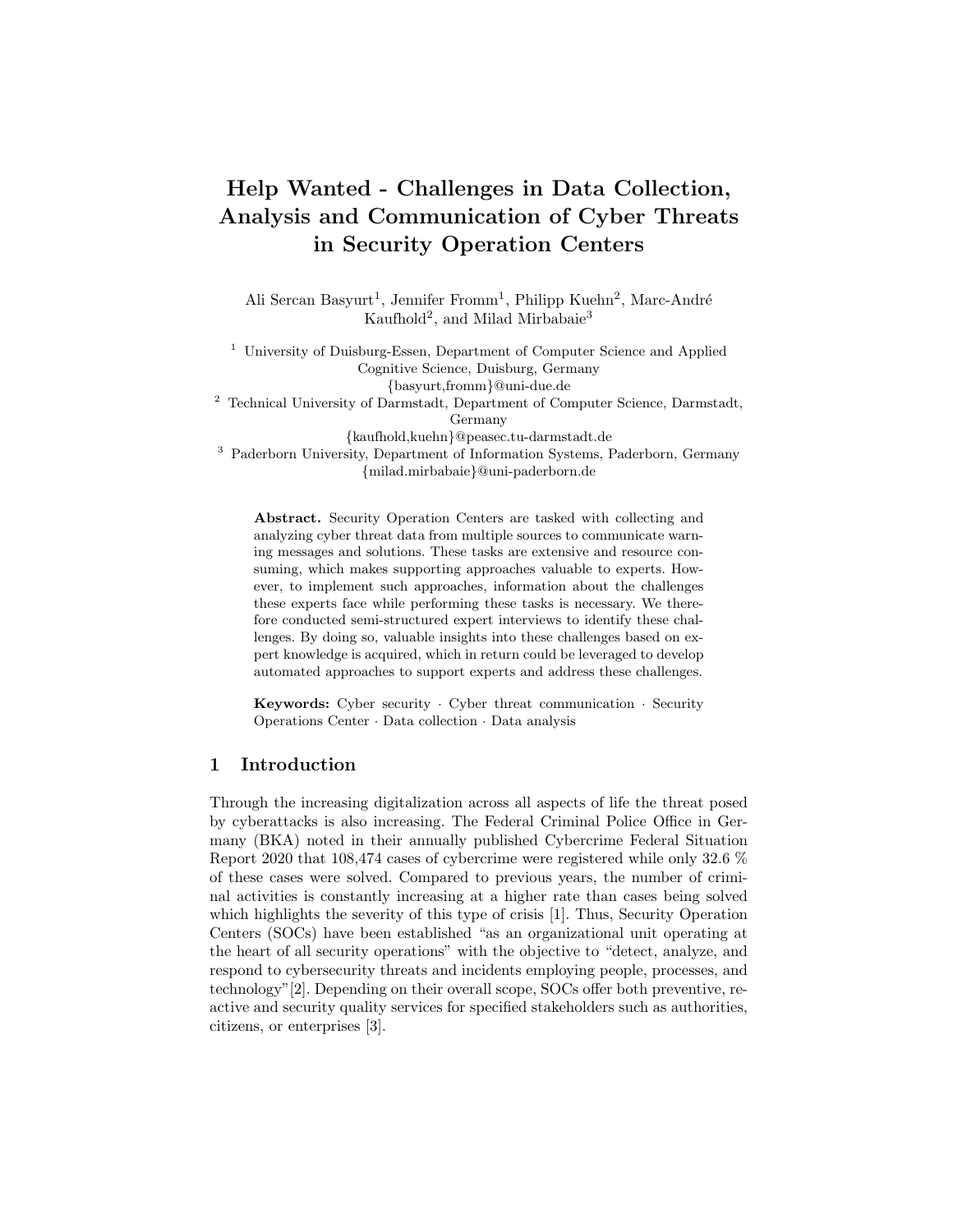To achieve their objectives, SOCs can utilize different types of information and communication technologies (ICT), including Security Information and Event Management (SIEM) technology to "analyze security event data in real time; and to collect, store, analyze and report on log data for regulatory compliance and forensics"[4]. However, as SIEMs focus on data from host systems and applications, as well as network and security devices, they are not suitable to monitor the threat and vulnerability landscape that is publicly discussed among security experts. In complement, Open Source Intelligence (OSINT) solutions allow to collect data from various open, public and social sources, including blogs, feeds, newsletters, social media, and websites [5]. However, by including more data, more resources and potentially tool support become necessary to handle the influx of data which might not be available to SOCs [6].

There are different information systems (IS) facilitating the collection of open [7] or social data [6], but they rely on information exclusively provided by accounts that were identified as experts in the field of cybersecurity. Furthermore, some commercial tools such as "Buffer" and "Hootsuite" allow to automatically post messages across different platforms, but do not provide technical support for the automated creation of effective warning messages. To the best of our knowledge, there is a lack of integrated tools tailored to the needs of SOCs, which facilitate data collection, analysis and communication across different channels. Our work is intended to work towards the creation of such a integrated approach by uncovering challenges throughout the entire process, from data collection to analysis and communication of the cyber situation. This leads to the following research question: Which challenges do SOCs face when collecting and analyzing data as well as communicating cyber situations?

In order to contribute to research in this field, we first conducted a literature review to review related work on data collection, analysis, and the communication of cyber threat information (Section 2). We then performed semi-structured interviews (Section 3) to identify areas of improvement in the collection and analysis of data and communication of cyber situations based on information acquired from cybersecurity experts (Section 4). We then discuss our findings (Section 5) and conclude our paper by depicting the novelty of our findings as well as outlining avenues for future research (Section 6).

## 2 Related Work

This section presents related work on the tasks of cyber threat collection, analysis and communication conducted by SOCs to enhance situational awareness (SA) [8] amongst involved stakeholders, i.e., the SOC ifself (by threat collection and analysis) and its clients (by threat communication). The term of cyber situational awareness was established as a subset of SA and is often related to knowing what is happening in the own network [9], but also "requires to gain a common operational picture of the threat environment in which the constituency is operating" [10]. In this work, we do not analyze the subset of network awareness, but focus on threat awareness enabled by open, public and social data.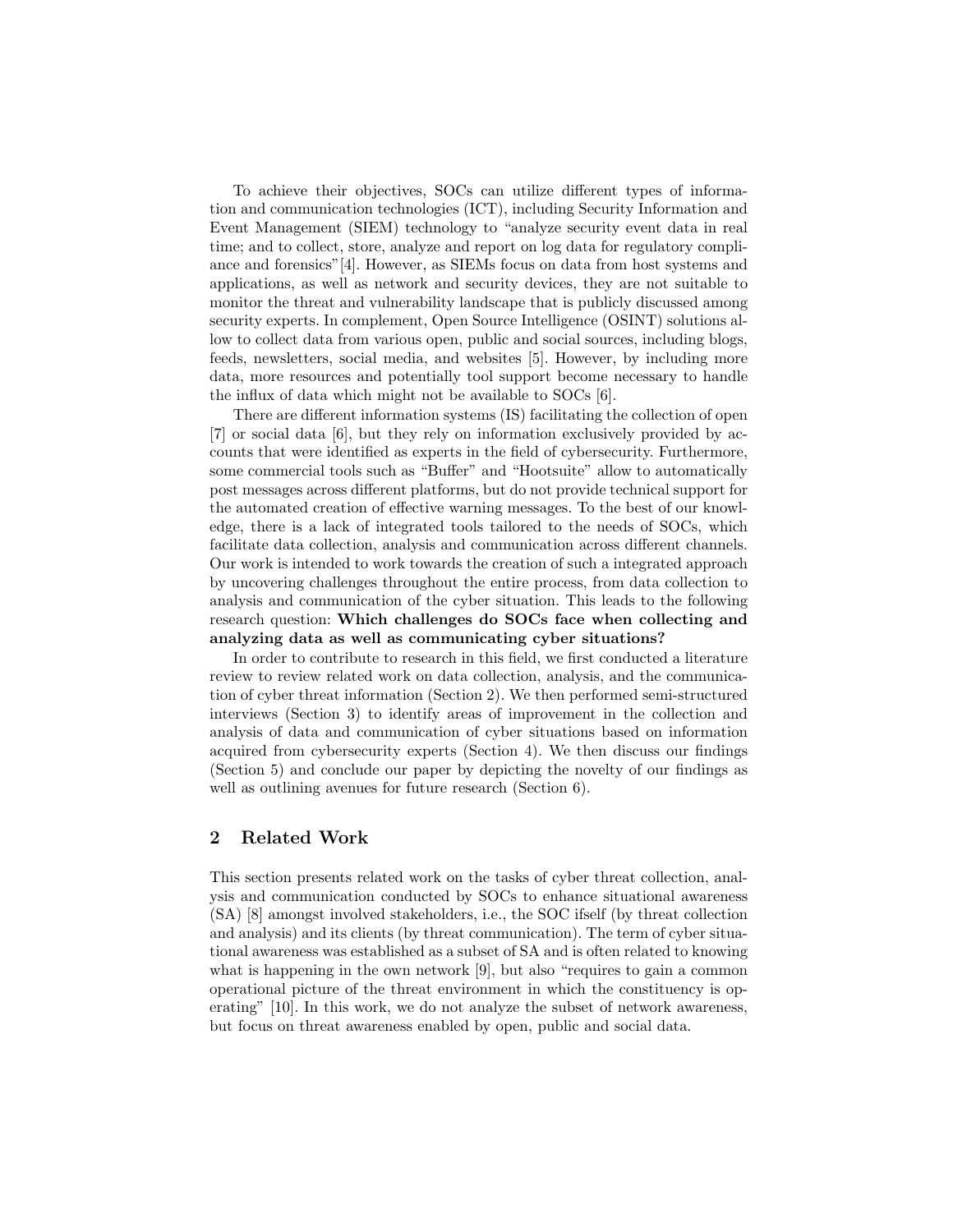#### 2.1 Collection and Analysis of Cyber Threat Information

The cybersecurity domain spreads its information on various closed and open sources. While closed sources are protected by some kind of barrier, e.g., a paywall, open sources are open to any access. Although closed sources offer a niche in the world of threat intelligence, since they offer distinct information, their volume is much smaller than the available information in open sources [11]. Social media sources like Twitter do have a very active cybersecurity community, which have been the focus of different studies in the past [12–19]. Especially for the use cases of threat event detection  $[17, 19]$ , exploit prediction  $[14, 15]$  or hacker demasking [20] Twitter has been shown useful. Other sources in the domain of cybersecurity used for information extraction are blogs [21], bug reports, and security advisories [22], forums [7], the dark web [7, 23], or official security information sources like vulnerability databases [24].

When utilizing open sources to achieve cyber situational awareness, SOCs face challenges due to the high volume, velocity, and variety of open and social big data [25]. During daily monitoring tasks and large-scale incidents, the issue of information overload becomes apparent, defined as "information presented at a rate too fast for a person to process" [26, p. 823]. To mitigate the potential negative impact on decision making, several technical studies suggest to "transform the high volume of noisy data into a low volume of rich content" [27, p. 1] which is useful for response organizations. For instance, Mittal  $et \ al.$  [6] implemented "CyberTwitter" to generate alerts for cybersecurity threats and vulnerabilities extracted from Twitter. Further studies highlight the relevance of a thought-out usability, configurable filtering mechanisms, duplicate detection, grouping of similar messages, or information summaries as technological measures to overcome information overload and prioritize relevant information [28–30].

Still, open sources are prone to information disorder [31], including misleading, fabricated or manipulated content. In social media, information quality has been operationalised as a multidimensional construct of credibility, relevance, completeness, comprehensibility, and timeliness of information [32]. While the relevance and timeliness is addressed by data collection and filtering, existing research shows that machine learning algorithms, indicator-based assistance systems, or the improvement of media literacy can contribute to the assessment of credible information [33–35]. To ensure the completeness and comprehensibility of information for situational awareness and decision-making [8], SOCs require useful (visual) information overviews. For instance, Onorati et al. [36] provide a semantic visualization tool for Twitter, which utilizes the principles of visual analytics by combining "automatic analysis techniques with interactive visualisations for an effective understanding, reasoning and decision making on the basis of very large and complex data sets" [37, p. 157].

#### 2.2 Effective Cyber Threat Communication

Once SOC staff have gained an understanding of the current cyber situation, the effective design and dissemination of cyber warning messages is of great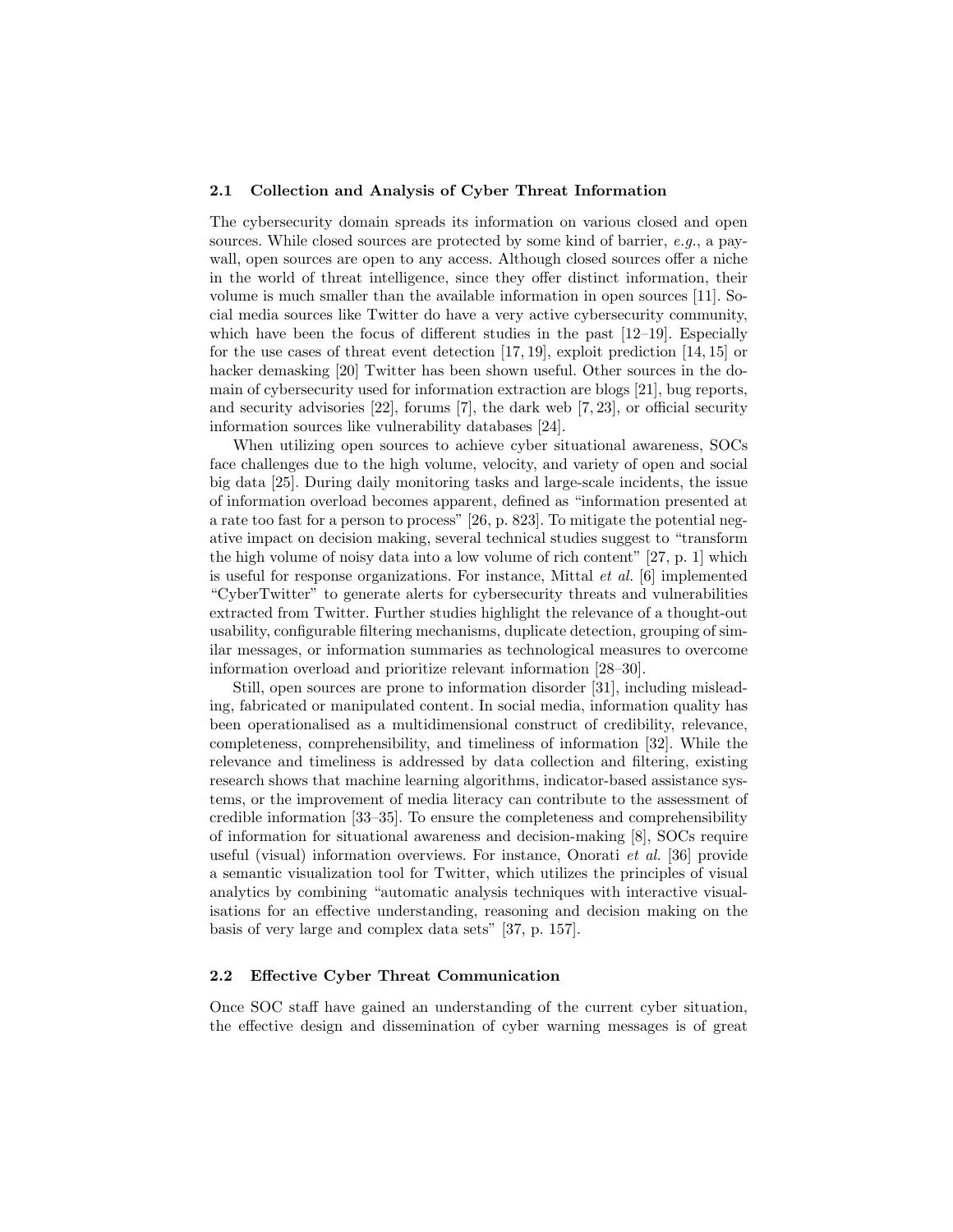importance to reach as many affected stakeholders as possible and trigger security protection behaviors. Many IS studies on the effective design of cyber warning messages are based on protection motivation theory [38–42]. According to this theory [43], effective cyber threat communication should convey a high threat severity and actionable coping responses, so that fear is triggered in those affected, but also self-efficacy that required actions can be carried out. Johnston et al. [42] extended protection motivation theory and found that the communication of informal sanctions imposed by peers increases the intention to comply with security guidelines in organizations more than formal sanctions enforced by the organization. Further studies showed that concrete fear appeals with strong arguments increase protection motivation more than abstract fear appeals with weak arguments [39–41]. Meanwhile, studies suggested guilt and motivational appeals as more effective emotional appeals [38, 44].

Recent studies also emphasized the importance of actor-specific cyber threat communication, as certain message characteristics were found to be more effective when they aligned with individual characteristics of affected stakeholders. For example, Johnston et al. [45] found that an alignment of a fear appeal's rhetorical style (we vs. you) and organizational identification (low vs. high) increased security compliance behavior. Likewise, Plachkinova et al. [46] showed that loss-framed messaging was more effective for end-users with low initial security concerns, while messages focusing on desirable outcomes were more effective for end-users with high initial security concerns. With regard to the effective dissemination of cyber warning messages, neuro information systems research showed that a habituation effect already occurs after the second exposure, resulting in less attention being paid to the message [47]. In line with this, one study presented polymorphic cyber warning messages as an effective measure to counteract the habituation effect [48].

Previous research shows that effective cyber threat communication requires a lot of effort from SOCs, as messages should ideally be tailored to different audiences and designed in different ways to counteract the habituation effect. This highlights the importance of technological support for this work process, but no solutions specifically for automated cyber threat communication exist at this time. There are already commercial products that allow the automated distribution of messages on different social media channels  $(e.g., "Buffer", "Hoot suite"),$ but they do not provide support for actor-specific content adaptation.

#### 3 Method

To identify requirements and areas that can be improved in SOCs, we conducted semi-structured interviews with SOC members in Germany. This ensured that valuable insights into cybersecurity as well as into the inner workings, needs, and processes of SOCs could be gained. The interviews were conducted, recorded, and transcribed in German. Our nine participants came from different SOC types, i.e., authority-integrated units (P4, P5, P6, P9), a government-owned enterprise (P2), and private service providers (P1, P3, P7, P8). Regarding their roles,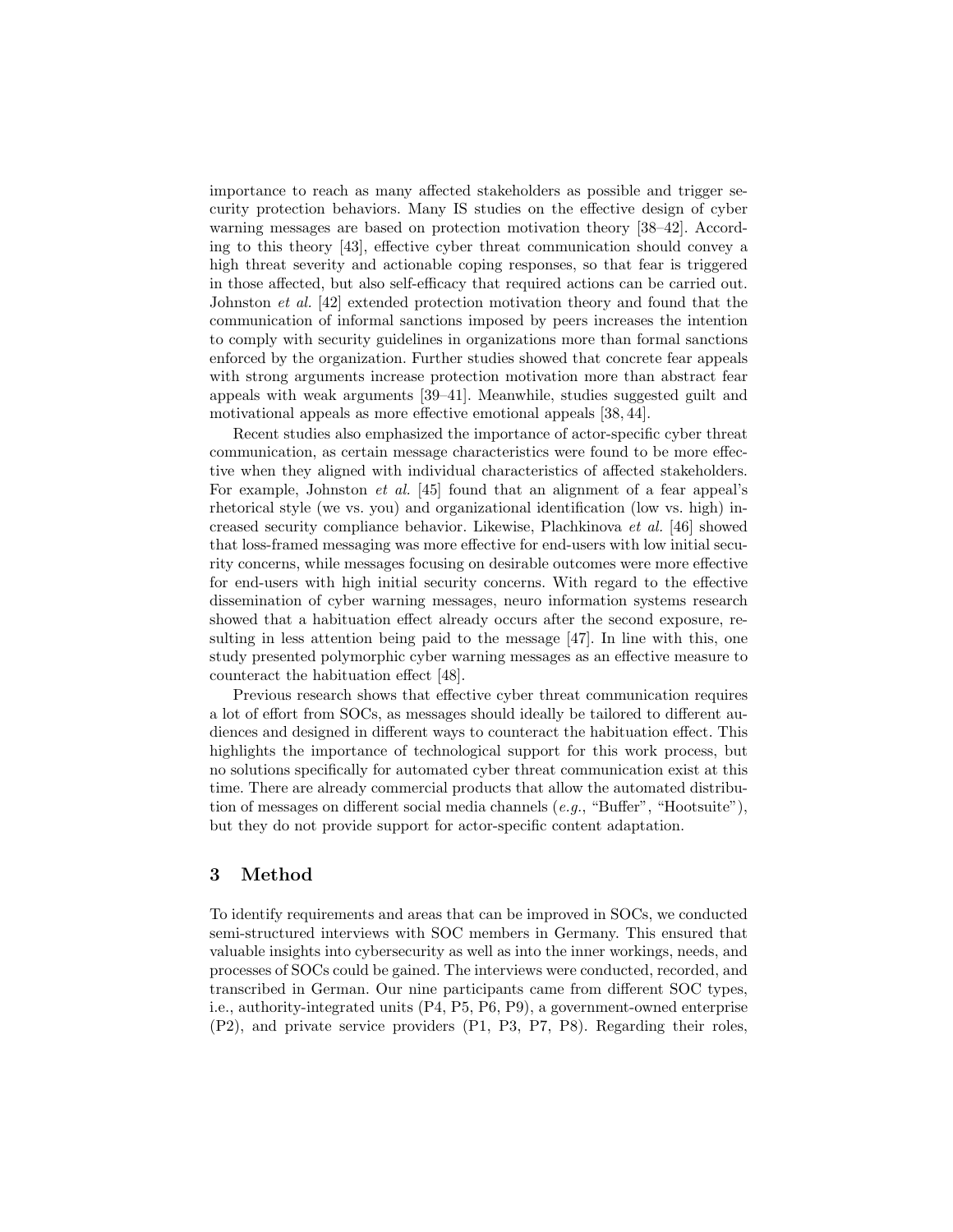five of them acted as cyber incident responders (P1, P3, P6, P7, P8), three as team leaders (P2, P4, P9), and one as public safety answering point for cyber incidents (P5). We chose semi-structured interviews, because specific questions for key areas where the experts' contribution is important can be determined in advance. Still, these also allowed the interviewer to ask follow-up questions if the participant provided unforeseen insights.

The interview guide included 29 questions which can be divided into six sections (see Table 1). The first section was dedicated to acquiring general descriptive information about the participant and their role in their organization, while the second section aimed at gaining insights into the process of how organizational cyber incidents are reported. The third and fourth section dealt with the collection of data on cybersecurity and the analysis of the cyber threat situation. Afterward, information about the communication of cyber threats was acquired. Lastly, ethical, organizational, and legal aspects were addressed.

| Interview sections                               | <b>Exemplary questions</b>                                                                          |
|--------------------------------------------------|-----------------------------------------------------------------------------------------------------|
| Descriptive information                          | What does your normal day-to-day work usually look like?                                            |
| Reporting of organiza-                           | What data do you need or transmit in order to deal with                                             |
| tional cyber incidents                           | cyber threats?                                                                                      |
| Collection of data on cy-                        | What data sources are you analyzing to identify these                                               |
| bersecurity                                      | threats and security vulnerabilities?                                                               |
| Situation picture for the                        | To what extent is a situation picture of a cyber threat and                                         |
| cyber threat situation                           | security gaps created?                                                                              |
| Communication of cyber                           | To what extent do you adapt cyber alerts to different com-                                          |
| threats                                          | munication channels and affected actors?                                                            |
| Ethical.<br>organizational,<br>and legal aspects | What are organizational and legal requirements for data<br>processing or stakeholder communication? |

Table 1. Interview guide: sections and exemplary questions

The interviews were conducted between February and April 2021 using Skype, with a length between 59 minutes to 109 minutes. Prior to the interview the questions were sent to the participants and they were given the chance to ask questions via E-Mail to ensure that they comprehend them. Using MAXQDA, the interviews were analyzed by means of a qualitative content analysis [49]. As a first step in the coding process, the transcripts of three interviews were read by four researchers and based on text fragments, each researcher inductively derived their own coding guide. These guides were discussed among the researchers and combined into one coding guide, which then was used by one researcher to label sections from all nine interview transcripts with matching codes from the code guide. Afterward, a second researcher coded the transcripts with the same coding guide. When differences in coding were found these differences were discussed until a uniform code was assigned. If a text section contained relevant information that could be considered separately, multiple codes were assigned for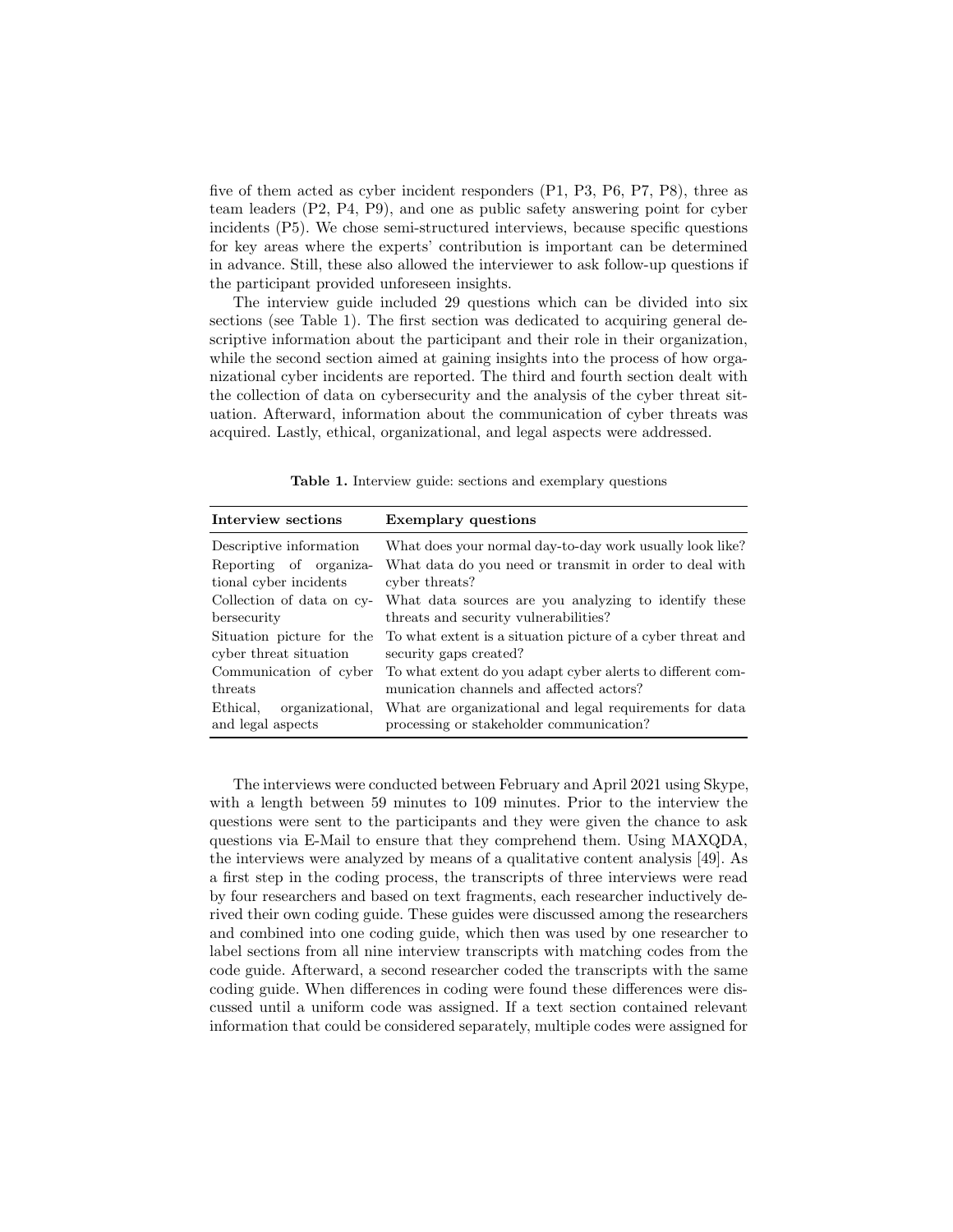this section. In cases where multiple codes were assigned, a comparison between these codes was made and when it was plausible they were merged to a superior code category.

#### 4 Findings

An overview of the ICT use of the German state SOCs we analyzed in our study is depicted in Figure 1. The process can be divided into the steps of acquisition, analysis, and response. First, incidents are either reported by customers (via mail or telephone) or detected by software (such as intrusion detection). After initial information about the incident is gathered, SOCs use a ticketing and reporting system to collect their evidence for incident response. Second, this evidence is collected and analyzed using awareness-focused (e.g., manufacturer websites, security advisory feeds, and social media channels such as Twitter where data is collected manually) and collaboration-oriented  $(e.g.,$  malware information sharing platforms, the collaborative chat of the German administrative CERT network) channels. Third, the collected evidence is then used to inform a certain stakeholder with specific recommendations, to provide (daily) reports for selected stakeholders, or to issue a general warning for multiple stakeholders in case larger-scaled ICT infrastructures are threatened.



Fig. 1. ICT infrastructure of German state-level SOCs

#### 4.1 Collection of Open-Source Data

For the collection of open-source data legal restrictions such as for the automated collection and long-term storage of data were named as challenging by six participants. One participant described the legal restrictions exemplary for Twitter data as follows: "We are not allowed to read your Twitter account automatically.The Office for the Protection of the Constitution says no. I can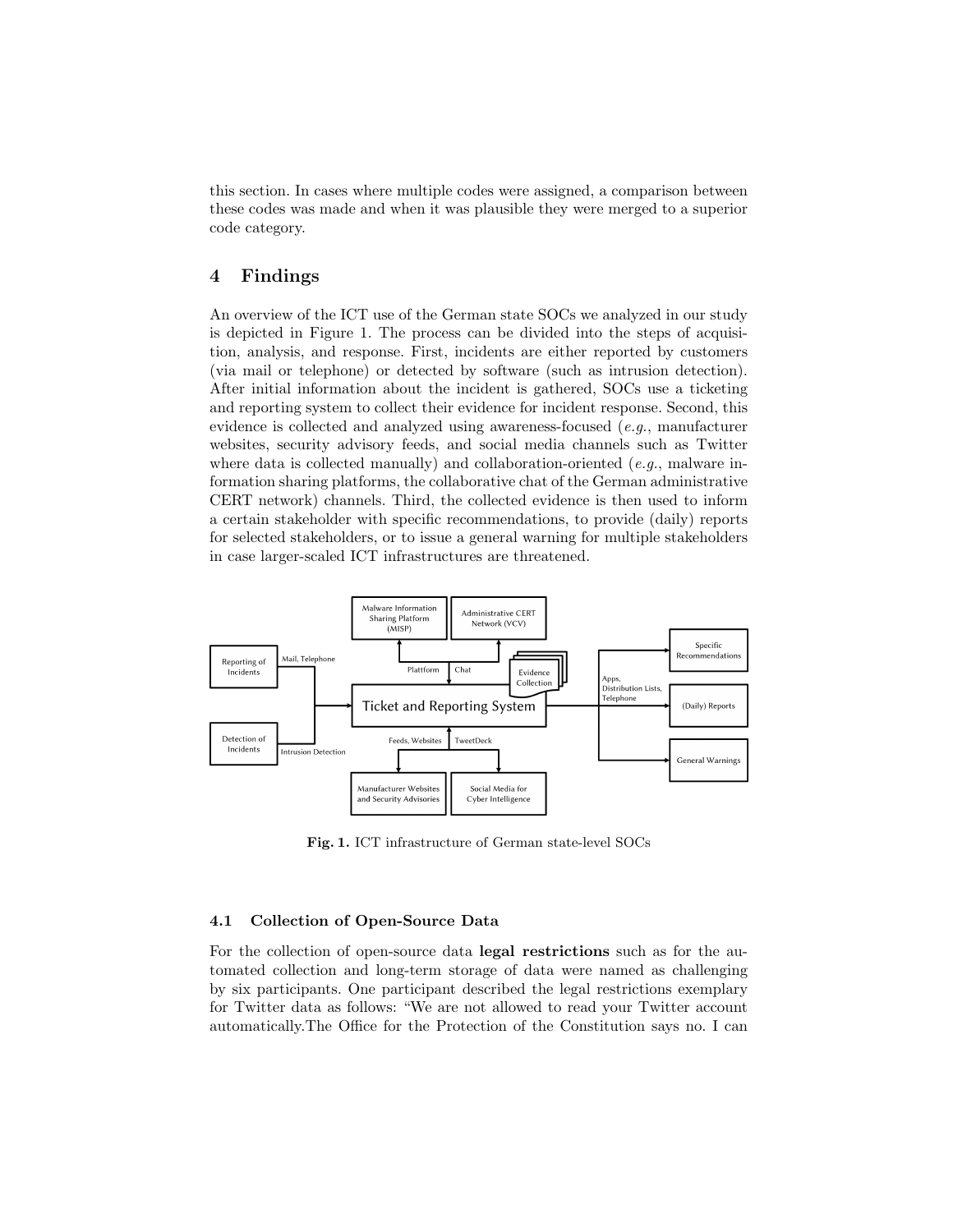however monitor your Twitter account manually but not automatically. There are just too strong legal concerns." (P3)

The lack of application programming interfaces (APIs) to acquire data from different sources but also the heterogeneity available APIs and their restrictions was described as another challenge in the data collection process by four participants. One individual explained, "the data basis on which we carry out our analyses is based on different data and our impression is all the interesting data, such as Instagram data, but also Facebook data are only available to a limited extent, and it is a huge effort to get the relevant information" (P1). Moreover, three participants expressed the diversity of data formats and the lack of standardized incident reports as another significant challenge. This increases the difficulty to collect and process data because "manufacturers are constantly changing their formats, or they adapt them, i.e., you can't even build a tool that works, because then you have the problem that Microsoft suddenly changes the format of their security information from one day to the next" (P2). Lastly, the sheer number of available data sources was named as a challenge by three experts. One of them elaborated that he has to visit " 56 websites in the morning, from software manufacturers, for example, to just look, are there reports that have not yet been recorded" (P5)

With regard to potential for improvement, seven of nine experts highlighted the automation of data collection and deletion of data that is not needed anymore and explained that "if something existed, where the information provided by all kinds of people, for example from the top 100 security experts worldwide, would be combined from social media. I think that would be very, very helpful" (P7). In direct relation with the sentiment of combining data four participants described the desire of unifying data streams by summarizing different data sources as a potential improvement area by further conveying that "an analysis tool where various information channels converge would be of course really attractive" (P1). Moreover, three experts expressed the desire for a standardized format for data and reports because data from different sources is also structured differently which makes it hard to automatically process. One participant further explained that the available information is "extremely difficult to process automatically, that is the problem because they are not beautiful Extensible Markup Language (XML) data, they are free texts that are structured in completely different ways" (P2).

#### 4.2 Analysis of the Cyber Situation

Five of the nine SOCs experts identified the high effort to assess data collected from different sources manually as a significant challenge for the analysis of the cyber situation. One participant elaborated that "[. . . ] the processing of the filtered results is then a manual process [. . . ] we currently have tweets from over 500 Twitter accounts, and of course they have also followers or other sources so that an unbelievable amount of data is present" (P2). Related to this, interviewees raised concerns about how to assess the trustworthiness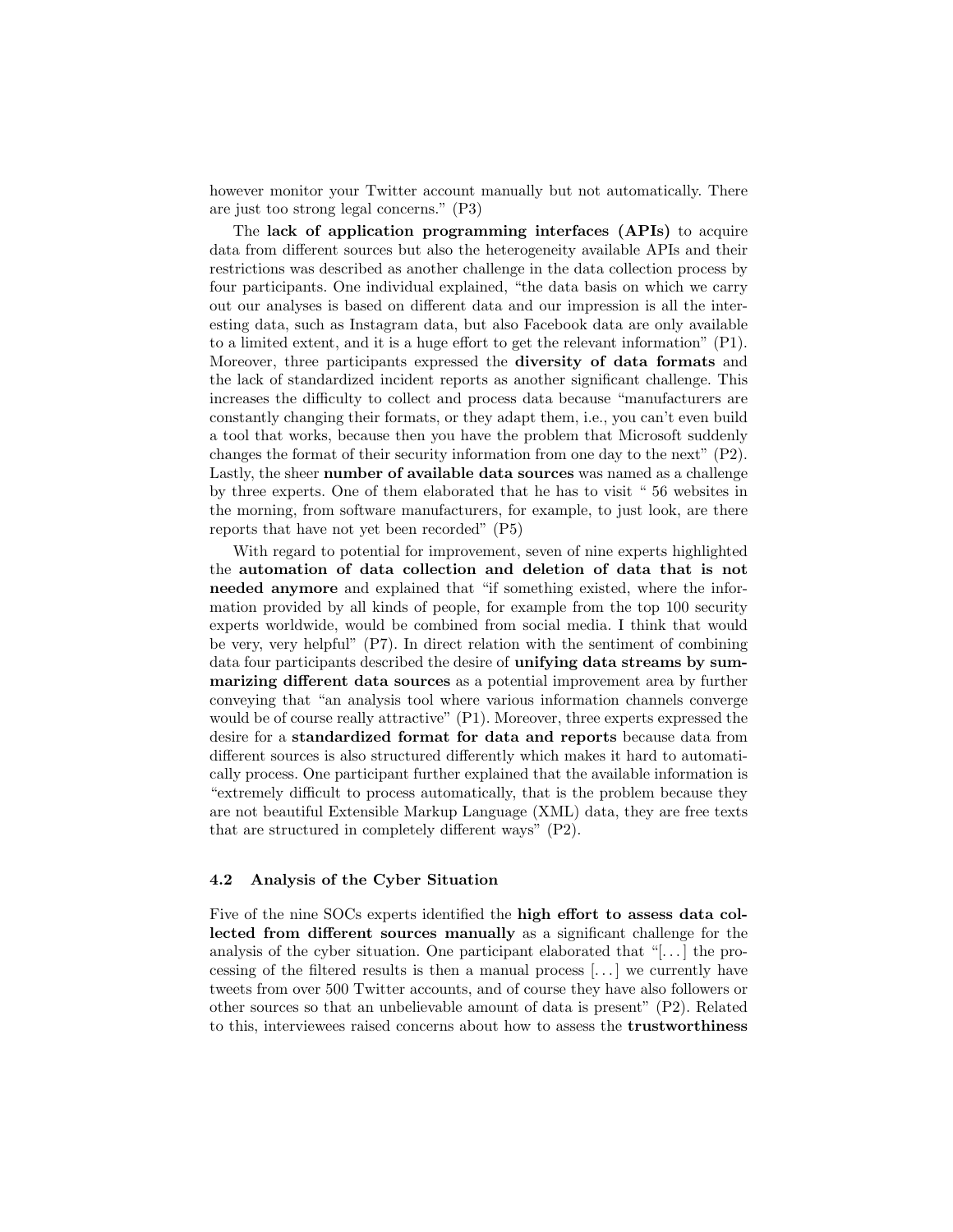of sources and information since "it is, of course, possible that you have information from a trustworthy partner, that is still false" (P2). In addition, three experts named irrelevant and redundant information to be an issue for the second category by exemplarily expressing that they "[ $\dots$ ] have to filter out what is in the area of interest, what is not in the area of interest" (P6) and "data that is collected twice or three times or comes in waves" (P9).

Moreover, four participants identified legal restrictions with regard to personal data as a critical challenge for the analysis of the cyber situation because these limit their possibilities for data analysis. It was stated that "the e-government law has been in place since the beginning of the year. That puts us quite tightly in terms of handling personal data.  $[\dots]$  This means that if we have to process such data, then we need the approval of a person who is qualified to act as a judge" (P2).

Out of nine experts, four described the automatization of processes such as the filtering of redundant data as an important improvement that they desired for their current work. An expert elaborated: "It would be helpful if, at some point, we had such a tool at our disposal, where incoming information could be prepared and cataloged automatically. [...] But any help or support or automation would, of course, be very welcome at this point" (P4). In accordance, P2 valued the idea of a **visual dashboard** which monitors different open data (e.g., Pastebin, RSS feeds) and social media (e.g., Facebook, Twitter) sources, if it supports the assessment of the criticality and urgency of information.

#### 4.3 Communication of Cyber Threats

For the communication of cyber threats, six participants described reaching specific target groups with warning messages as challenging because currently not all SOCs use multiple channels to reach specific groups. An expert further described that depending on their IT knowledge and skills, users often have additional questions when receiving a general warning message: "There are often inquiries from individuals because the people out there are not all technically savvy, and then we have to give advice and provide support over the phone" (P2). Furthermore, the effectiveness of a warning message and how to assess it were described as a challenge by five experts since message receivers do not always follow the given advice. An expert explained: "the implementation of given advice [...] is more likely to be the problem. The users on the other side of the system might not see the urgency" (P5). Six experts found that their own lack of knowledge about the software used by target groups and their technical skills makes it challenging to identify relevant recipients for warning messages: "So it's just too much to know all the software we use here. I know maybe 80 percent, maybe 90, but I can't get to a hundred" (P3).

Moreover, three participants described the lengthy approval process of warning messages as challenging due to having to wait for approval from multiple individuals. "What is always very time-consuming from my point of view is the internal approval of warning messages, because there are also other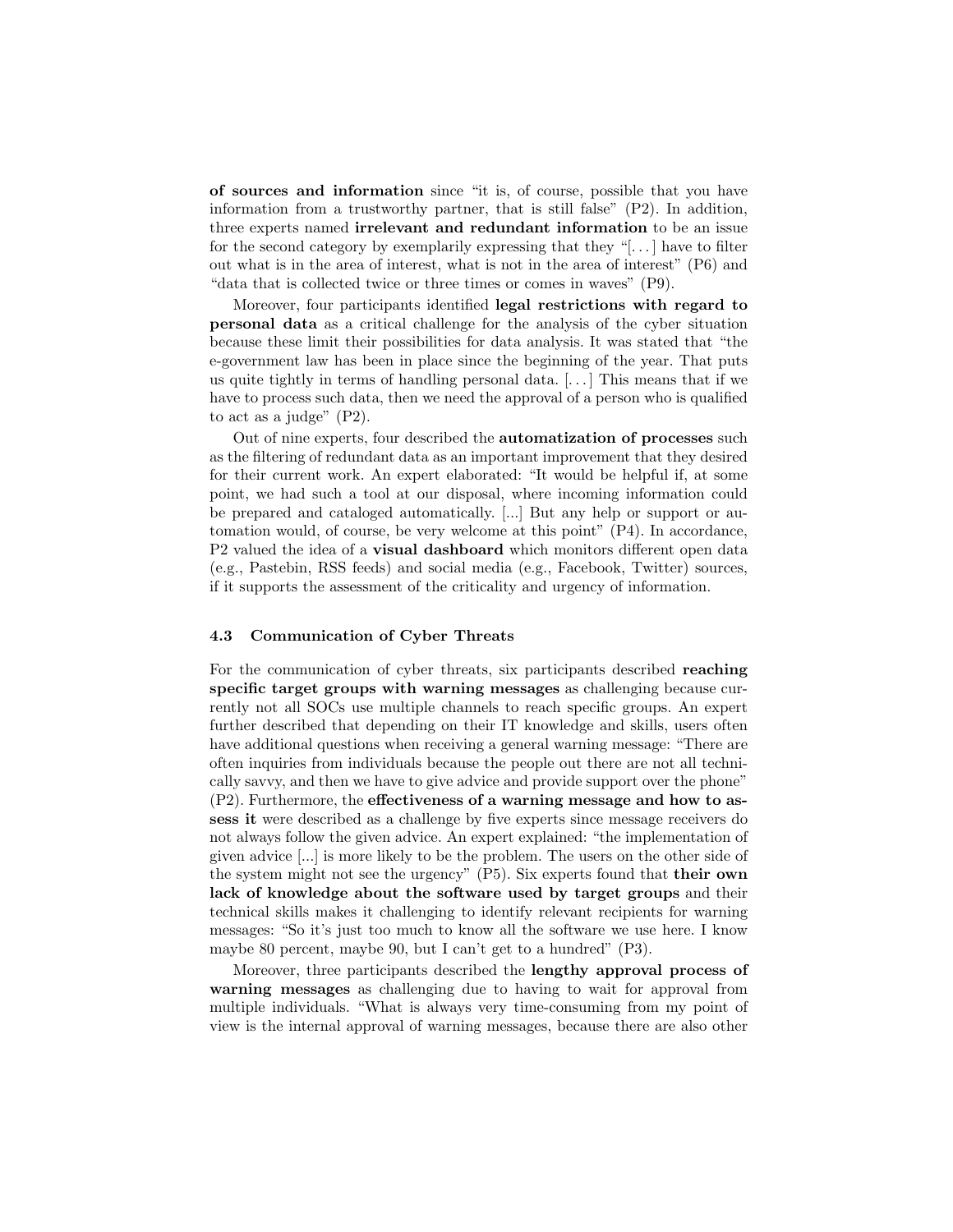things that the approving parties need to take care of" (P5). Lastly, in regard to the communication of warning messages, three participants described the manual effort needed to publish security warnings as a challenge. One of them explained: "It is the case that an HyperText Markup Language (HTML) code can be generated from the ticket, which then has to be imported relatively easily, but manually, into the TYPO3 system. But this is important because this TYPO3 system does not always do what it is supposed to do, and therefore you sometimes have to readjust it manually" (P2).

Two experts described the desire for publishing security warnings automatically as an area of improvement, although they were not sure about the technical implementation: "that [publishing warning messages] requires a lot of manual effort, but there is probably no other way?" (P2). Furthermore, three experts desired customizable warning messages for target groups in the form of selecting keywords to generate a message for a group instead of writing individual messages. One expert described a potential form of automation as follows: "The message is automatically created, through the case, category and target being automatically identified [...]" (P4). Finally, two SOCs members wished for an approval platform for warning messages that speeds up the approval process of a message, for example, by creating "[ $\dots$ ] a platform on which to revise this document without constantly sending it back and forth. Maybe that would make it a little easier" (P5).

Figure 2 shows which challenges could be potentially addressed by the suggested improvements.



Fig. 2. Mapping of challenges to improvement suggestions

### 5 Discussion

The interviews provide findings regarding challenges and areas for improvement identified by SOCs experts for the collection of open-source data, analysis of the cyber situation, and communication of cyber threats. For the communication of cyber threats five challenges were identified wheras four challenges were named for each remaining task indicating that currently each of these tasks is associated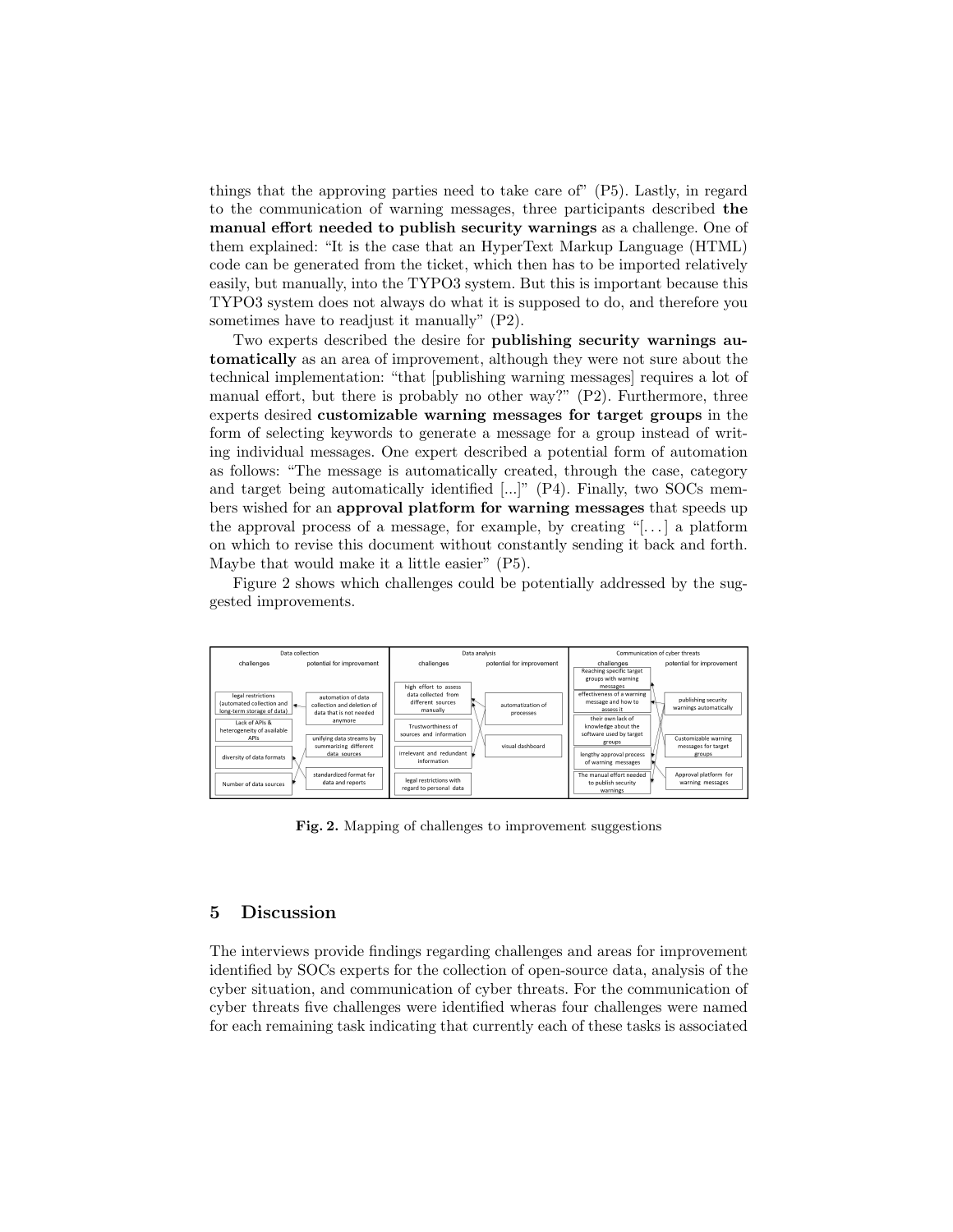by SOCs with hurdles. It can be deduced that the experts wish for improvements for the collection of data and communication of cyber threats the most based on the three improvements suggested for each category, compared to only one improvement suggestion for the analysis of the cyber situation. These findings underline that there is still a need for a tool or other measures to fully support SOCs members in their daily work, starting from the collection and analysis of data up to the communication of cyber threat information. An example for such a tools architecture based on our findings is conceptually visualized in Figure 3.



Fig. 3. Exemplary tool architecture based on expert interview results

To address the challenge of various input formats for the collection of opensource data, a standardized form of incident reporting in a standardized data format could be developed. However, this leads to the issue of how to motivate the different data sources to use this form and format. A solution for this could be to retrieve the data from different sources in their original form and to automatically transfer the information into the standardized format. Furthermore, the experts named the sheer volume of data sources to be challenging in the data collection process in alignment with Olshannikova et al. [25]. This issue could be addressed by an application that as previously suggested collects data automatically from predefined sources in real-time with the addition of filtering and deleting data that is not needed anymore as suggested by experts as a possibility for improvement. This solution is in alignment with findings in previous studies where similar suggestions to overcome information overload were made, such as filtering and removing duplicate information [28–30]. The issues mentioned by experts regarding the APIs, their variety, their scarcity, and the restrictions imposed on their use must be addressed with their corporate publishers because they have the rights to address them. The legal restrictions for the automated collection of data are determined by politicians and institutions, therefore, they must be abided by while working with this type of data. However, a precautionary step to ensure the anonymity of users whose data is collected could be by pseudonymizing the personal information of users before they are stored in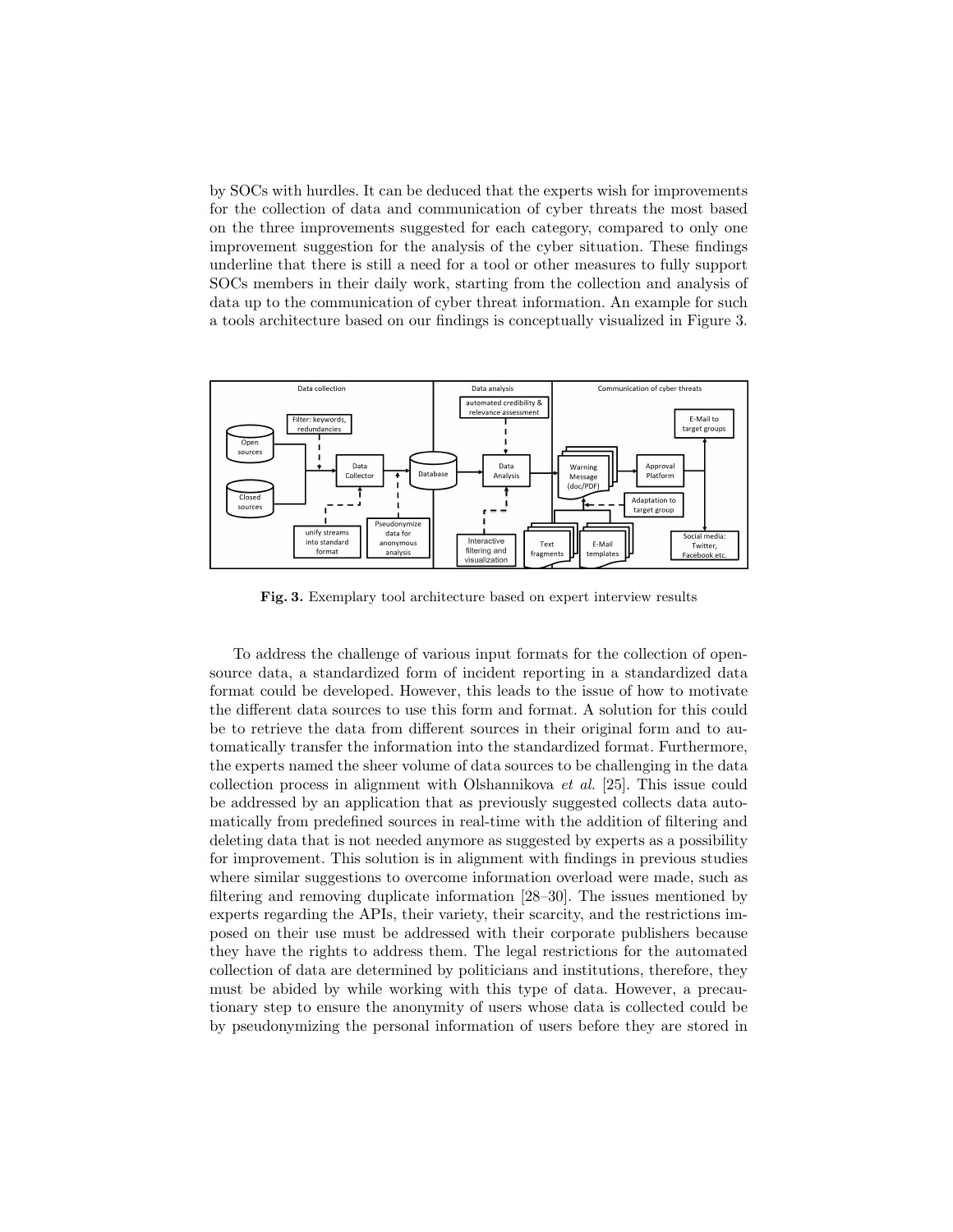a database. By doing so, data that is not usable due to infringing on privacy regulations could be made available for further use.These aspects are visualized in the data collection section of Figure 3.

Regarding the analysis of the cyber situation, the experts named several challenges that could be addressed by the desired automatization of processes during the analysis section of their work. This includes challenges such as assessing the credibility of information as well as assessing its relevance. These issues could be addressed by an application that automatically retrieves data based on keywords and other parameters to obtain only relevant information from predefined sources that the SOCs currently review manually. In order to reduce false information and assess the trustworthiness of sources, the data from one source could be cross-checked automatically with other sources and if the information is reported by several sources, it can be considered credible together with the source. However, the legal restrictions for the analysis of data are in the hands of politicians and institutions, and are therefore outside the scope of our abilities. But as previously suggested the pseudonymization of user information before storing and analyzing it could be an approach to address this issue. These automatizations to address the challenges during the analysis process are included in the data analysis section of Figure 3.

One major problem for the communication of cyber threats was described to be reaching specific target groups with effective warning messages. Different groups requiring different formulations and information as part of the message which recognize their IT knowledge and skills. This issue can be addressed by the suggested improvement of customizable warning messages for target groups by creating an application with prewritten text fragments and related keywords for each fragment so that a warning message can be generated for a threat and group, by selecting relevant keywords. By creating messages tailored to target groups the effectiveness of a warning message could be improved due to providing them with information that is relevant and understandable for them. Different emotional appeals could be considered while creating these messages for different target groups to increase the effectiveness of the threat message, as was described in existing informations systems literature [38, 44–46]. Furthermore, the suggested solution to generate warning messages would also address the challenge presented by the high manual effort necessary to create warnings by reducing the process of creating a message to selecting keywords and proofreading the message before publishing it. To acquire knowledge about the technologies used by the target groups and the effectiveness of a message, the target groups must be further consulted. Lastly, to shorten the lengthy approval process for warning messages that has been described as a challenge, a platform could be created where parties approving an alert are able to make corrections to the alert and approve it by signing off on the alert on the platform, rather than sending alerts back and forth with suggestions and an approval alert. Fully automating the communication of a warning message seems currently not feasible due to it requiring the approval from multiple individuals and multiple iterations. Additionally, patches for threats might not be available immediately and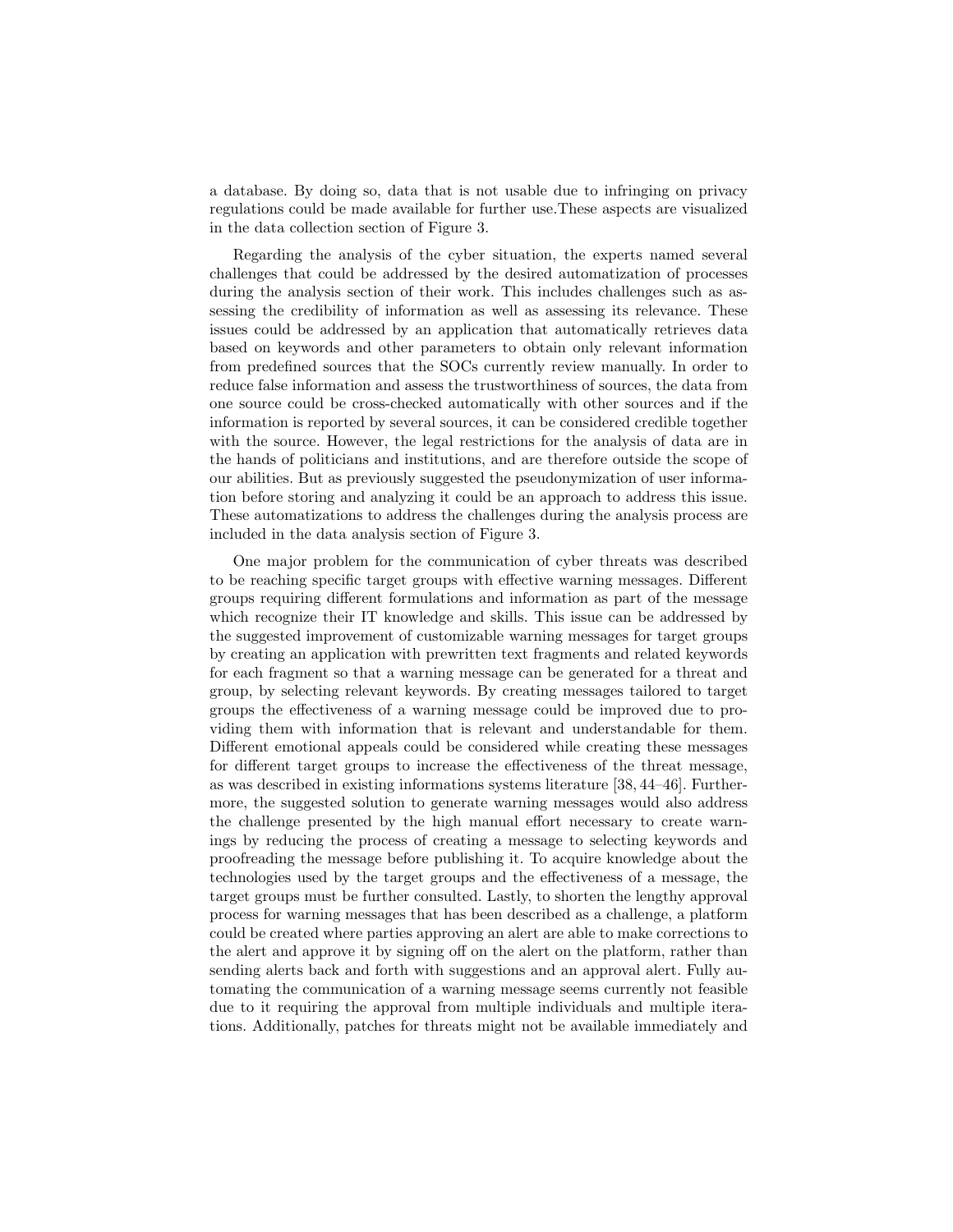the exploitation of a threat could possibly have dire consequences which makes a careful assessment before communicating a warning message important. After the approval of a message, it could be automatically published to predefined channels to address the desire for automation for the publication of messages that were expressed by participants. This would also further reduce the manual effort. These components of the communication process are display in the communication of cyber threats section of Figure 3.

By conducting these interviews with SOCs experts an empirical research contribution according to Wobbrock and Kientz (2016) is made through new insights into challenges and areas where improvements are desired based on the opinions of experts and by developing a conceptual tool architecture that addresses these challenges and areas for improvements shown in Figure 3 [50]. They are focused on the collection and analysis of data and communication of cyber situations. The practical implication of our research is that the additional insights into these areas can be leveraged to implement new approaches as well as to further improve existing ones such as "Discover" [7] and "CyberTwitter" [6] for the execution of the above-mentioned tasks.

#### 6 Conclusion

We identified multiple challenges and areas for improvement for SOCs when collecting and analyzing data as well as communicating the cyber situation through expert interviews with SOCs members. We found multiple challenges and possibilities for improvements for each of these tasks and suggested possibilities for addressing these challenges by bridging the areas for improvement with the challenges such as the development of a tool that automatically cross-checks retrieved information about a threat with different sources to assess the trustworthiness of the information and their source.

This study contributes to research by identifying these challenges and potential areas for improvement based on information provided by experts and SOCs members. Furthermore, these areas for improvement and the suggestions made for how to address them represent the practical implications of our work which can be used to develop a tool to provide targeted support to SOCs employees for example by implementing the conceptual tool described in Figure 3.

Nevertheless, the explanatory power of our results is limited, due to the number of expert interviews conducted. The sample of interviews was purposefully chosen, however, they only included SOCs from Germany which also presents a limitation of our research since our results may not cover challenges and areas of improvement perceived by SOCs members across the globe. The tool in Figure 3 has not been validated with experts yet. However, this will be done in future work. Based on these limitations, we suggest that additional interviews should be conducted with SOCs from different cultural backgrounds to strengthen the findings of our work. Additionally, we suggest developing prototypes that address our findings and presenting them in evaluation studies with SOCs.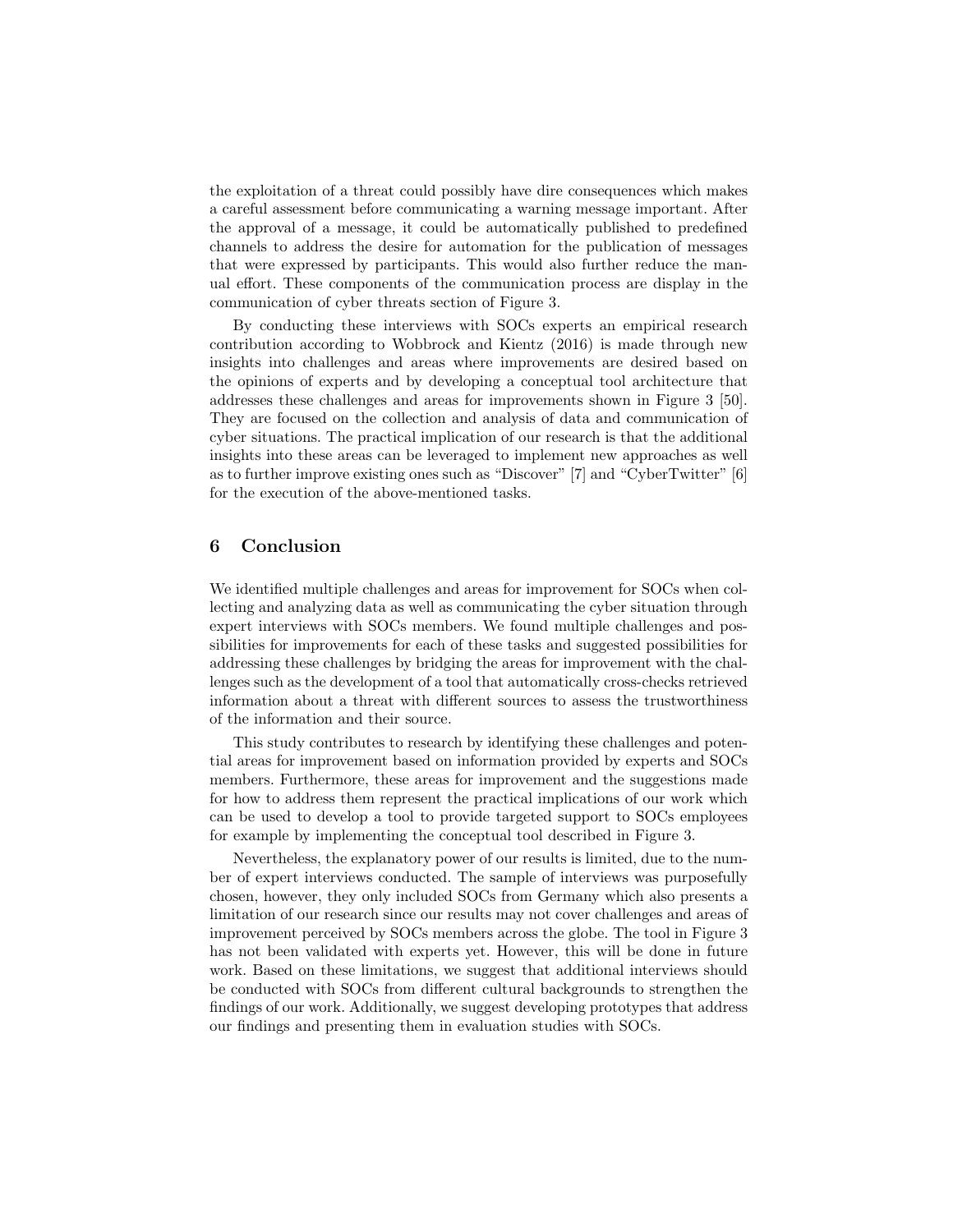#### References

- 1. Bundeskriminalamt: Cybercrime bundeslagebild. Tech. rep., Bundeskriminalamt (2020)
- 2. Vielberth, M., Böhm, F., Fichtinger, I., Pernul, G.: Security operations center: A systematic study and open challenges. IEEE Access 8, 227756–227779 (2020)
- 3. Riebe, T., Kaufhold, M.A., Reuter, C.: The Impact of Organizational Structure and Technology Use on Collaborative Practices in Computer Emergency Response Teams: An Empirical Study. Proceedings of the ACM: Human Computer Interaction (PACM): Computer-Supported Cooperative Work and Social Computing 5(CSCW2) (2021)
- 4. Montesino, R., Fenz, S., Baluja, W.: Siem-based framework for security controls automation. Emerald Group Publishing Limited (2012)
- 5. Alves, F., Bettini, A., Ferreira, P.M., Bessani, A.: Processing tweets for cybersecurity threat awareness. vol. 95, p. 16 (2021), https://www.sciencedirect.com/science/article/pii/S0306437920300727
- 6. Mittal, S., Das, P.K., Mulwad, V., Joshi, A., Finin, T.: CyberTwitter: Using Twitter to generate alerts for cybersecurity threats and vulnerabilities. In: Proceedings of the 2016 IEEE/ACM International Conference on Advances in Social Networks Analysis and Mining, ASONAM 2016. pp. 860–867 (2016)
- 7. Sapienza, A., Ernala, S.K., Bessi, A., Lerman, K., Ferrara, E.: DISCOVER: Mining Online Chatter for Emerging Cyber Threats. In: Companion of the The Web Conference 2018 on The Web Conference 2018 - WWW '18. pp. 983–990. ACM Press, Lyon, France (2018), http://dl.acm.org/citation.cfm?doid=3184558.3191528
- 8. Endsley, M.R.: Toward a theory of situation awareness in dynamic systems. vol. 37, pp. 32–64. SAGE Publications Sage CA: Los Angeles, CA (1995)
- 9. Franke, U., Brynielsson, J.: Cyber situational awareness A systematic review of the literature. Computers and Security 46, 18–31 (2014), http://dx.doi.org/10.1016/j.cose.2014.06.008
- 10. Ruefle, R., Dorofee, A., Mundie, D., Householder, A.D., Murray, M., Perl, S.J.: Computer security incident response team development and evolution. IEEE Security & Privacy 12(5), 16–26 (2014)
- 11. Bouwman, X., Griffioen, H., Egbers, J., Doerr, C., Klievink, B., van Eeten, M.: A different cup of TI? The added value of commercial threat intelligence. pp. 433–450 (2020), https://www.usenix.org/conference/usenixsecurity20/presentation/bouwman
- 12. Alves, F., Ferreira, P.M., Bessani, A.: Design of a Classification Model for a Twitter-Based Streaming Threat Monitor. In: 2019 49th Annual IEEE/IFIP International Conference on Dependable Systems and Networks Workshops (DSN-W). pp. 9–14 (Jun 2019), iSSN: 2325-6664
- 13. Tundis, A., Ruppert, S., Mühlhäuser, M.: On the Automated Assessment of Open-Source Cyber Threat Intelligence Sources. In: Krzhizhanovskaya, V.V., Závodszky, G., Lees, M.H., Dongarra, J.J., Sloot, P.M.A., Brissos, S., Teixeira, J. (eds.) Computational Science – ICCS 2020. pp. 453–467. Lecture Notes in Computer Science, Springer International Publishing, Cham (2020)
- 14. Chen, H., Liu, R., Park, N., Subrahmanian, V.S.: Using twitter to predict when vulnerabilities will be exploited. In: Proceedings of the ACM SIGKDD International Conference on Knowledge Discovery and Data Mining. pp. 3143–3152. ACM Press, New York, New York, USA (2019), http://dl.acm.org/citation.cfm?doid=3292500.3330742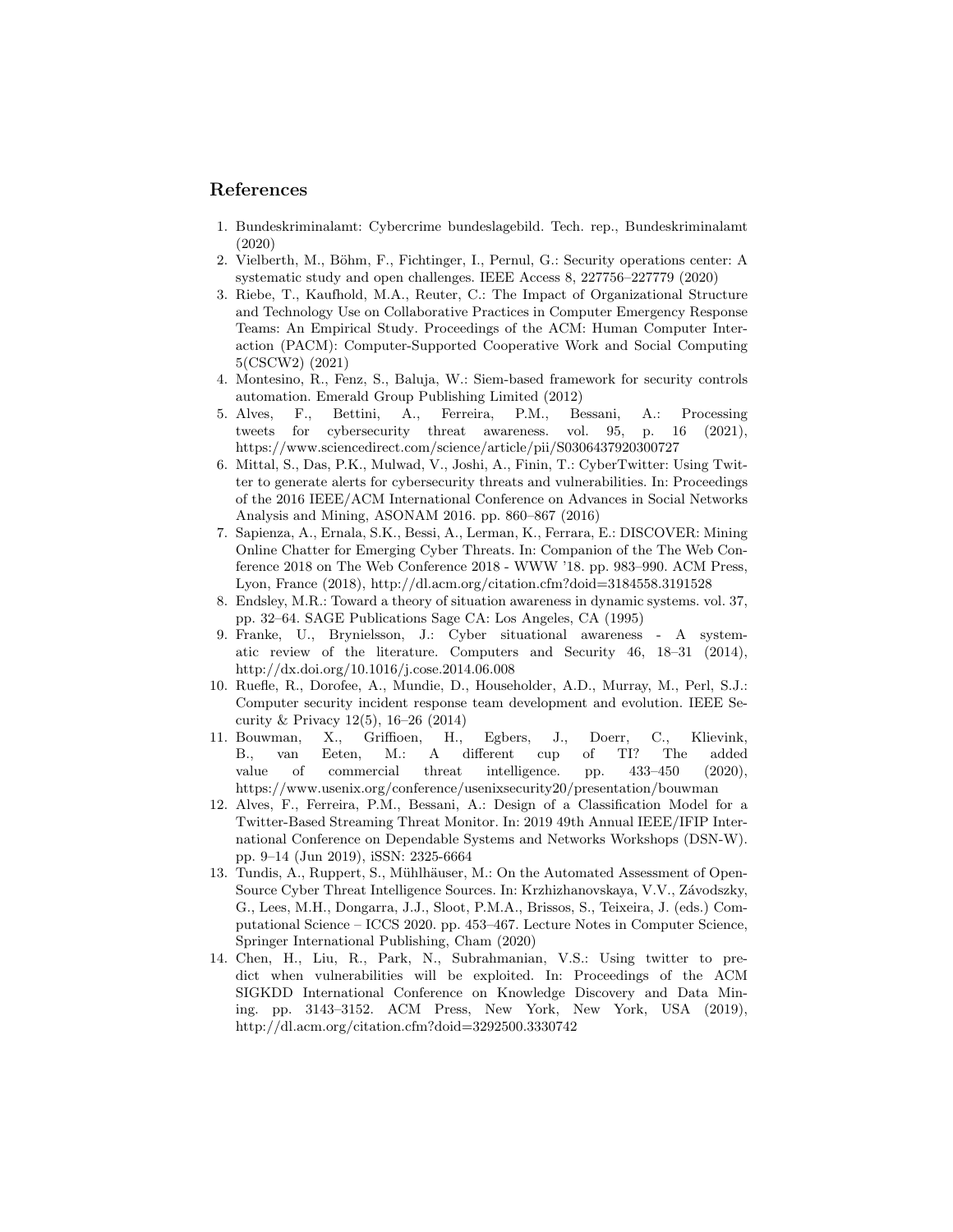- 15. Sabottke, C., Suciu, O., Dumitras, T.: Vulnerability disclosure in the age of social media: Exploiting twitter for predicting real-world exploits. pp. 1041–1056 (2015)
- 16. Ritter, A., Wright, E., Casey, W., Mitchell, T.: Weakly supervised extraction of computer security events from twitter. In: WWW 2015 - Proceedings of the 24th International Conference on World Wide Web. vol. i, pp. 896–905 (2015)
- 17. Le Sceller, Q., Karbab, E.B., Debbabi, M., Iqbal, F.: SONAR: Automatic Detection of Cyber Security Events over the Twitter Stream. In: Proceedings of the 12th International Conference on Availability, Reliability and Security. pp. 1–11. ACM, Reggio Calabria Italy (Aug 2017), https://dl.acm.org/doi/10.1145/3098954.3098992
- 18. Yagcioglu, S., Seyfioglu, M.S., Citamak, B., Bardak, B., Guldamlasioglu, S., Yuksel, A., Tatli, E.I.: Detecting Cybersecurity Events from Noisy Short Text. In: Proceedings of the 2019 Conference of the North American Chapter of the Association for Computational Linguistics: Human Language Technologies, Volume 1 (Long and Short Papers). pp. 1366–1372. Association for Computational Linguistics, Minneapolis, Minnesota, USA (2019), http://aclweb.org/anthology/N19-1138
- 19. Riebe, T., Wirth, T., Bayer, M., Kuehn, P., Kaufhold, M.A., Knauthe, V., Guthe, S., Reuter, C.: CySecAlert: An Alert Generation System for Cyber Security Events Using Open Source Intelligence Data. In: International Conference on Information and Communications Security (ICICS) (2021)
- 20. Jones, K., Nurse, J.R.C., Li, S.: Behind the Mask: A Computational Study of Anonymous' Presence on Twitter. vol. 14, pp. 327–338 (May 2020), https://ojs.aaai.org/index.php/ICWSM/article/view/7303
- 21. Liao, X., Yuan, K., Wang, X., Li, Z., Xing, L., Beyah, R.: Acing the IOC game: Toward automatic discovery and analysis of open-source cyber threat intelligence. In: Proceedings of the ACM Conference on Computer and Communications Security. vol. 24-28-Octo, pp. 755–766. ACM Press, New York, New York, USA (2016), http://dl.acm.org/citation.cfm?doid=2976749.2978315
- 22. Feng, X., Liao, X., Wang, X.F., Wang, H., Li, Q., Yang, K., Zhu, H., Sun, L.: Understanding and securing device vulnerabilities through automated bug report analysis. pp. 887–903 (2019)
- 23. Robertson, J., Diab, A., Marin, E., Nunes, E., Paliath, V., Shakarian, J., Shakarian, P.: Darkweb Cyber Threat Intelligence Mining. Cambridge University Press, Cambridge (2017), http://ebooks.cambridge.org/ref/id/CBO9781316888513
- 24. Kuehn, P., Bayer, M., Wendelborn, M., Reuter, C.: OVANA: An Approach to Analyze and Improve the Information Quality of Vulnerability Databases. In: Proceedings of the 16th International Conference on Availability, Reliability and Security. p. 11. ACM (2021), https://doi.org/10.1145/3465481.3465744
- 25. Olshannikova, E., Olsson, T., Huhtamäki, J., Kärkkäinen, H.: Conceptualizing Big Social Data. vol. 4, pp. 1–19. Springer International Publishing (2017)
- 26. Hiltz, S.R., Plotnick, L.: Dealing with Information Overload When Using Social Media for Emergency Management: Emerging Solutions. In: Comes, T., Fiedrich, F., Fortier, S., Geldermann, J., M¨uller, T. (eds.) Proceedings of the International Conference on Information Systems for Crisis Response and Management (IS-CRAM). pp. 823–827. ISCRAM Digital Library, Baden-Baden (2013)
- 27. Moi, M., Friberg, T., Marterer, R., Reuter, C., Ludwig, T., Markham, D., Hewlett, M., Muddiman, A.: Strategy for processing and analyzing social media data streams in emergencies. In: 2015 2nd International Conference on Information and Communication Technologies for Disaster Management (ICT-DM). pp. 42–48 (2015)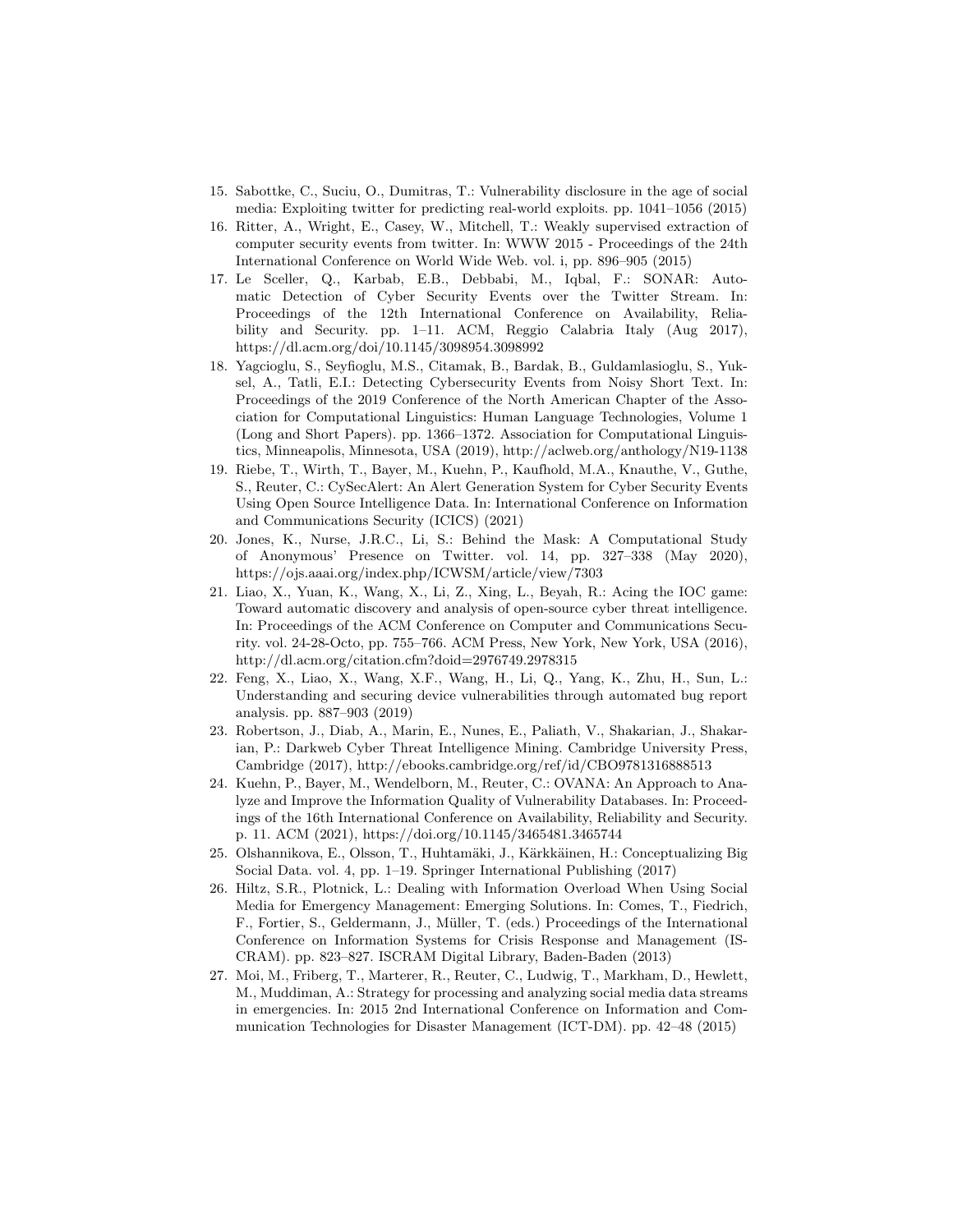- 28. Plotnick, L., Hiltz, S.R.: Software Innovations to Support the Use of Social Media by Emergency Managers. vol. 34, pp. 367–381. Taylor & Francis (2018), https://doi.org/10.1080/10447318.2018.1427825
- 29. Alam, F., Ofli, F., Imran, M.: Descriptive and visual summaries of disaster events using artificial intelligence techniques: case studies of Hurricanes Harvey, Irma, and Maria. pp. 1–31. Taylor & Francis (2019), https://doi.org/10.1080/0144929X.2019.1610908
- 30. Kaufhold, M.A., Rupp, N., Reuter, C., Habdank, M.: Mitigating Information Overload in Social Media during Conflicts and Crises: Design and Evaluation of a Cross-Platform Alerting System. vol. 39, pp. 319–342. Taylor & Francis (2020)
- 31. Wardle, C., Derakhshan, H.: Information disorder: Toward an interdisciplinary framework for research and policy making. vol. 27 (2017)
- 32. Moi, M., Habig, T., Schubert, A., Brune, M., Witter, F., Kiel, M.: EmerGent Deliverable 4.5: Information Quality Criteria and Indicators. Tech. rep., University of Paderborn, Paderborn (2017), http://www.fp7-emergent.eu/d4-5-informationquality-criteria-and-indicators/
- 33. Viviani, M., Pasi, G.: Credibility in social media: opinions, news, and health information—a survey. vol. 7, pp.  $1 - 25$ . Wiley Periodicals, Inc (2017), http://dx.doi.org/10.1002/widm.1209
- 34. Hartwig, K., Reuter, C.: TrustyTweet: An Indicator-based Browser-Plugin to Assist Users in Dealing with Fake News on Twitter. In: Proceedings of the International Conference on Wirtschaftsinformatik (WI). Siegen (2019)
- 35. Mihailidis, P., Viotty, S.: Spreadable Spectacle in Digital Culture: Civic Expression, Fake News, and the Role of Media Literacies in "Post-Fact" Society. vol. 61, pp. 441–454 (2017)
- 36. Onorati, T., Díaz, P., Carrion, B.: From social networks to emergency operation centers: A semantic visualization approach. vol. 95, pp. 829–840. Elsevier (2019)
- 37. Keim, D., Andrienko, G., Fekete, J.d., Carsten, G., Melan, G.: Visual Analytics: Definition, Process and Challenges. pp. 154–175 (2008), http://hallirmm.ccsd.cnrs.fr/lirmm-00272779
- 38. Menard, P., Bott, G.J., Crossler, R.E.: User motivations in protecting information security: Protection motivation theory versus self-determination theory. vol. 34, pp. 1203–1230. Taylor & Francis (2017)
- 39. Orazi, D.C., Warkentin, M., Johnston, A.C.: Integrating construal-level theory in designing fear appeals in is security research. vol. 45, p. 22 (2019)
- 40. Schuetz, S.W., Benjamin Lowry, P., Pienta, D.A., Bennett Thatcher, J.: The effectiveness of abstract versus concrete fear appeals in information security. vol. 37, pp. 723–757. Taylor & Francis (2020)
- 41. Jansen, J., van Schaik, P.: The design and evaluation of a theory-based intervention to promote security behaviour against phishing. vol. 123, pp. 40–55. Elsevier (2019)
- 42. Johnston, A.C., Warkentin, M., Siponen, M.: An enhanced fear appeal rhetorical framework. vol. 39, pp. 113–134. JSTOR (2015)
- 43. Rogers, R.W.: A protection motivation theory of fear appeals and attitude change. vol. 91, pp. 93–114. Taylor & Francis (1975)
- 44. Park, E., Kim, J., Shan, E.: Guilt appeals and information security policy compliance. In: Americas Conference on Information Systems (2018)
- 45. Johnston, A.C., Warkentin, M., Dennis, A.R., Siponen, M.: Speak their language: Designing effective messages to improve employees' information security decision making. vol. 50, pp. 245–284. Wiley Online Library (2019)
- 46. Plachkinova, M., Menard, P.: An examination of gain-and loss-framed messaging on smart home security training programs. pp. 1–22. Springer (2019)